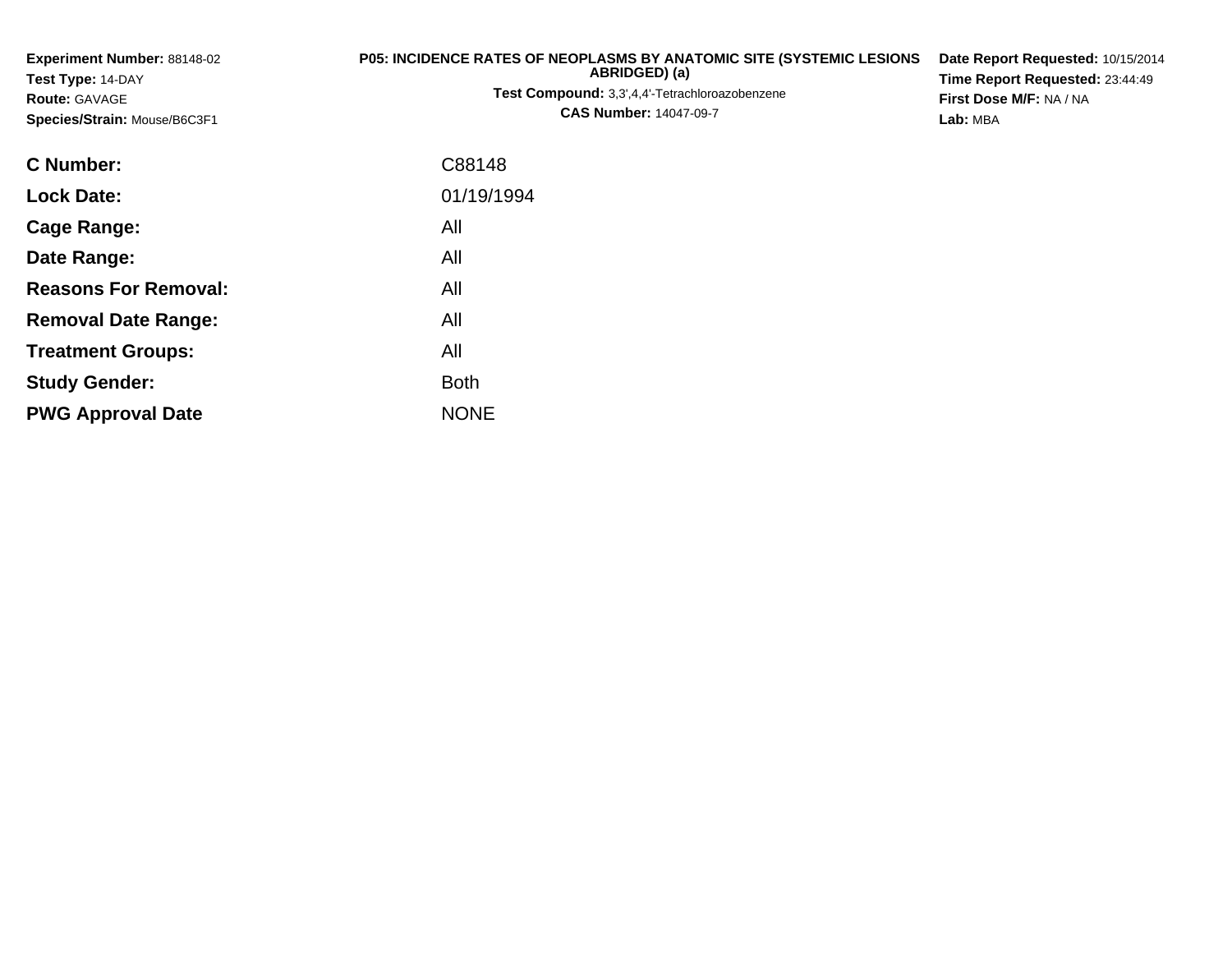|         | Date Report Requested: 10/15/2014 |                     |                                                |                                                                                                                        |                                                                        |  |  |
|---------|-----------------------------------|---------------------|------------------------------------------------|------------------------------------------------------------------------------------------------------------------------|------------------------------------------------------------------------|--|--|
|         |                                   |                     |                                                |                                                                                                                        |                                                                        |  |  |
|         |                                   |                     |                                                |                                                                                                                        |                                                                        |  |  |
|         |                                   |                     |                                                |                                                                                                                        |                                                                        |  |  |
| 0 MG/KG | 1 MG/KG                           | <b>MG/KG</b><br>3.2 | <b>10 MG/KG</b>                                | 32 MG/KG                                                                                                               | <b>MG/KG</b><br>100                                                    |  |  |
|         |                                   |                     |                                                |                                                                                                                        |                                                                        |  |  |
| 5       | $5\phantom{.0}$                   | ${\bf 5}$           | $5\phantom{.0}$                                | 5                                                                                                                      | 5                                                                      |  |  |
|         |                                   |                     |                                                |                                                                                                                        |                                                                        |  |  |
| 5       | 5                                 | 5                   | ${\bf 5}$                                      | 5                                                                                                                      | 5                                                                      |  |  |
| 5       |                                   |                     |                                                | 5                                                                                                                      | 5                                                                      |  |  |
|         |                                   |                     |                                                |                                                                                                                        |                                                                        |  |  |
| (5)     | (0)                               | (0)                 | (0)                                            | (0)                                                                                                                    | (5)                                                                    |  |  |
| (5)     | (0)                               | (0)                 | (0)                                            | (0)                                                                                                                    | (5)                                                                    |  |  |
| (5)     | (0)                               | (0)                 | (0)                                            | (0)                                                                                                                    | (5)                                                                    |  |  |
| (5)     | (0)                               | (0)                 | (0)                                            | (0)                                                                                                                    | (5)                                                                    |  |  |
|         |                                   |                     |                                                |                                                                                                                        |                                                                        |  |  |
|         |                                   |                     |                                                |                                                                                                                        |                                                                        |  |  |
|         |                                   |                     |                                                |                                                                                                                        |                                                                        |  |  |
|         |                                   |                     |                                                |                                                                                                                        |                                                                        |  |  |
|         |                                   |                     |                                                |                                                                                                                        |                                                                        |  |  |
| (5)     | (0)                               | (0)                 | (0)                                            | (0)                                                                                                                    | (5)                                                                    |  |  |
| (5)     | (0)                               | (0)                 | (0)                                            | (5)                                                                                                                    | (5)                                                                    |  |  |
| (5)     | (0)                               | (0)                 | (0)                                            | (0)                                                                                                                    | (5)                                                                    |  |  |
|         |                                   |                     | ABRIDGED) (a)<br><b>CAS Number: 14047-09-7</b> | P05: INCIDENCE RATES OF NEOPLASMS BY ANATOMIC SITE (SYSTEMIC LESIONS<br>Test Compound: 3,3',4,4'-Tetrachloroazobenzene | Time Report Requested: 23:44:49<br>First Dose M/F: NA / NA<br>Lab: MBA |  |  |

## INTEGUMENTARY SYSTEM

None

a - Number of animals examined microscopically at site and number of animals with lesion

b - Primary tumors: all tumors except metastatic tumors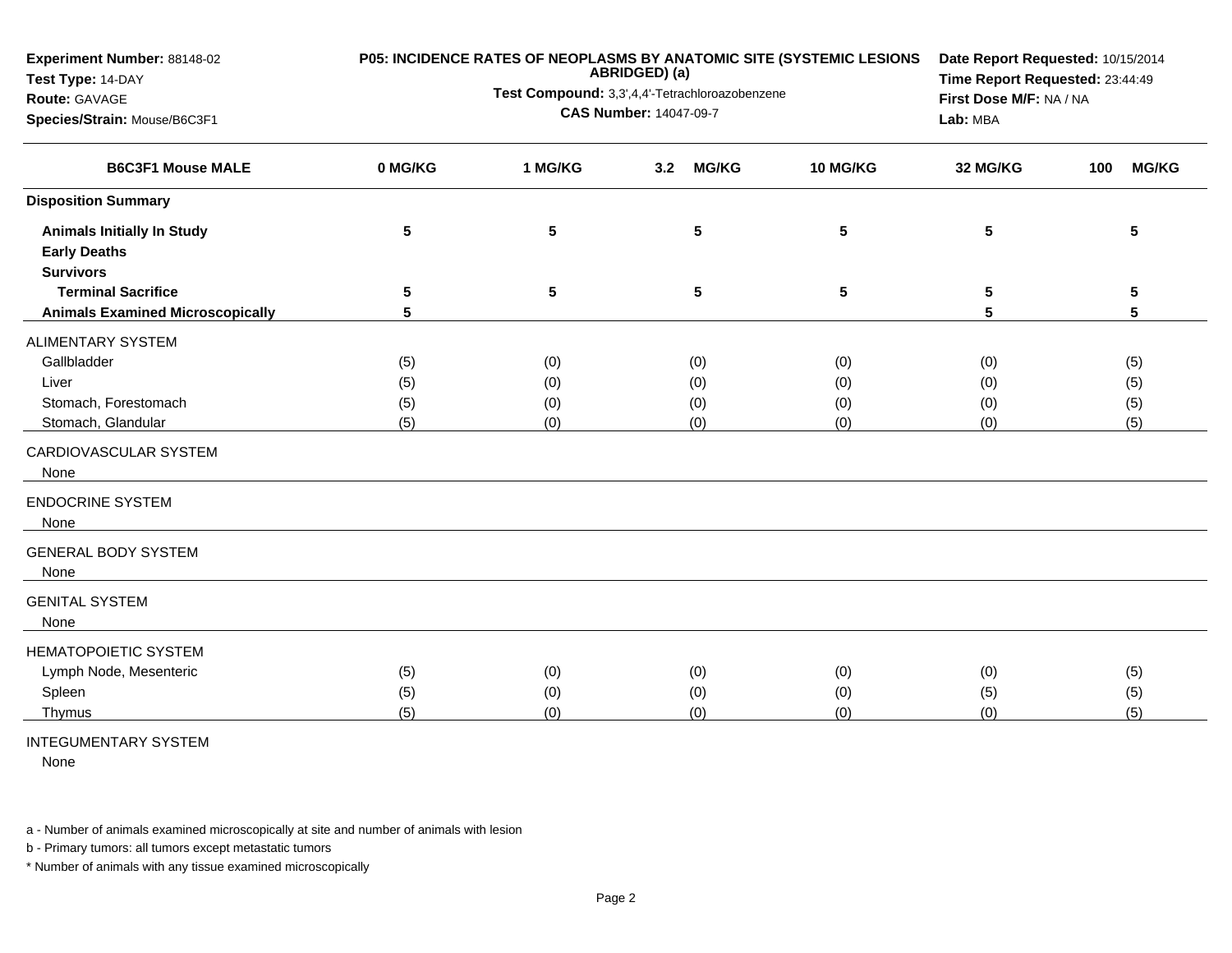| Experiment Number: 88148-02<br>Test Type: 14-DAY<br><b>Route: GAVAGE</b><br>Species/Strain: Mouse/B6C3F1 | P05: INCIDENCE RATES OF NEOPLASMS BY ANATOMIC SITE (SYSTEMIC LESIONS<br>ABRIDGED) (a)<br>Test Compound: 3,3',4,4'-Tetrachloroazobenzene<br><b>CAS Number: 14047-09-7</b> |         |                     |                 |          | Date Report Requested: 10/15/2014<br>Time Report Requested: 23:44:49<br>First Dose M/F: NA / NA<br>Lab: MBA |  |  |
|----------------------------------------------------------------------------------------------------------|--------------------------------------------------------------------------------------------------------------------------------------------------------------------------|---------|---------------------|-----------------|----------|-------------------------------------------------------------------------------------------------------------|--|--|
| <b>B6C3F1 Mouse MALE</b>                                                                                 | 0 MG/KG                                                                                                                                                                  | 1 MG/KG | <b>MG/KG</b><br>3.2 | <b>10 MG/KG</b> | 32 MG/KG | <b>MG/KG</b><br>100                                                                                         |  |  |
| MUSCULOSKELETAL SYSTEM<br>None                                                                           |                                                                                                                                                                          |         |                     |                 |          |                                                                                                             |  |  |
| NERVOUS SYSTEM<br>None                                                                                   |                                                                                                                                                                          |         |                     |                 |          |                                                                                                             |  |  |
| <b>RESPIRATORY SYSTEM</b><br>None                                                                        |                                                                                                                                                                          |         |                     |                 |          |                                                                                                             |  |  |
| SPECIAL SENSES SYSTEM<br>None                                                                            |                                                                                                                                                                          |         |                     |                 |          |                                                                                                             |  |  |
| URINARY SYSTEM<br>Kidney                                                                                 | (5)                                                                                                                                                                      | (0)     | (0)                 | (0)             | (0)      | (5)                                                                                                         |  |  |

a - Number of animals examined microscopically at site and number of animals with lesion

b - Primary tumors: all tumors except metastatic tumors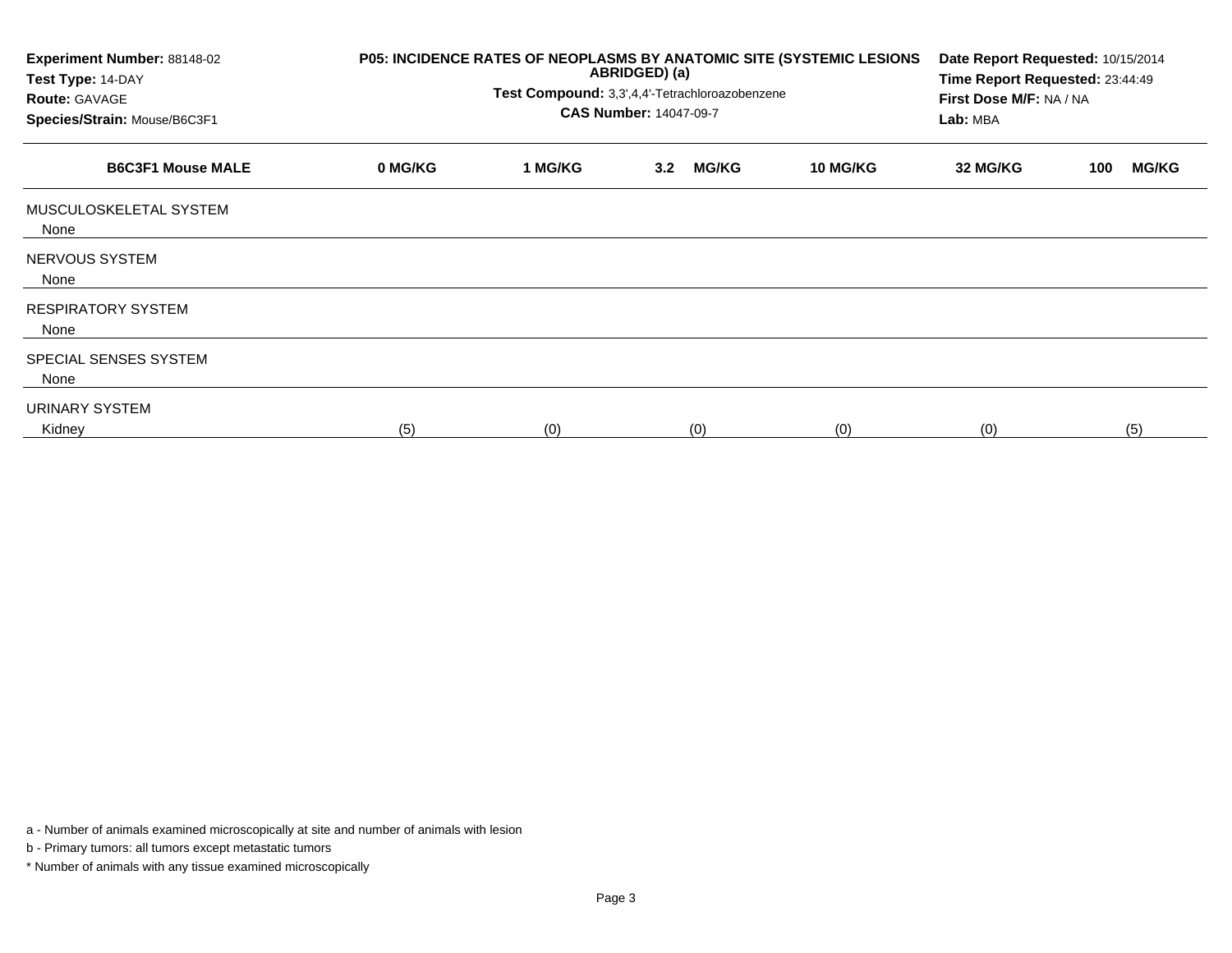| Experiment Number: 88148-02<br>Test Type: 14-DAY<br><b>Route: GAVAGE</b><br>Species/Strain: Mouse/B6C3F1   | P05: INCIDENCE RATES OF NEOPLASMS BY ANATOMIC SITE (SYSTEMIC LESIONS<br>ABRIDGED) (a)<br>Test Compound: 3,3',4,4'-Tetrachloroazobenzene<br><b>CAS Number: 14047-09-7</b> |         |                  |              |          | Date Report Requested: 10/15/2014<br>Time Report Requested: 23:44:49<br>First Dose M/F: NA / NA<br>Lab: MBA |     |              |  |
|------------------------------------------------------------------------------------------------------------|--------------------------------------------------------------------------------------------------------------------------------------------------------------------------|---------|------------------|--------------|----------|-------------------------------------------------------------------------------------------------------------|-----|--------------|--|
| <b>B6C3F1 Mouse MALE</b>                                                                                   | 0 MG/KG                                                                                                                                                                  | 1 MG/KG | 3.2 <sub>2</sub> | <b>MG/KG</b> | 10 MG/KG | 32 MG/KG                                                                                                    | 100 | <b>MG/KG</b> |  |
| <b>Tumor Summary for MALE</b>                                                                              |                                                                                                                                                                          |         |                  |              |          |                                                                                                             |     |              |  |
| <b>Total Animals with Primary Neoplasms (b)</b><br><b>Total Primary Neoplasms</b>                          |                                                                                                                                                                          |         |                  |              |          |                                                                                                             |     |              |  |
| <b>Total Animals with Benign Neoplasms</b><br><b>Total Benign Neoplasms</b>                                |                                                                                                                                                                          |         |                  |              |          |                                                                                                             |     |              |  |
| <b>Total Animals with Malignant Neoplasms</b><br><b>Total Malignant Neoplasms</b>                          |                                                                                                                                                                          |         |                  |              |          |                                                                                                             |     |              |  |
| <b>Total Animals with Metastatic Neoplasms</b><br><b>Total Metastatic Neoplasms</b>                        |                                                                                                                                                                          |         |                  |              |          |                                                                                                             |     |              |  |
| <b>Total Animals with Malignant Neoplasms</b><br><b>Uncertain Primary Site</b>                             |                                                                                                                                                                          |         |                  |              |          |                                                                                                             |     |              |  |
| Total Animals with Neoplasms Uncertain -<br><b>Benign or Malignant</b><br><b>Total Uncertain Neoplasms</b> |                                                                                                                                                                          |         |                  |              |          |                                                                                                             |     |              |  |

\*\*\*END OF MALE DATA\*\*\*

a - Number of animals examined microscopically at site and number of animals with lesion

b - Primary tumors: all tumors except metastatic tumors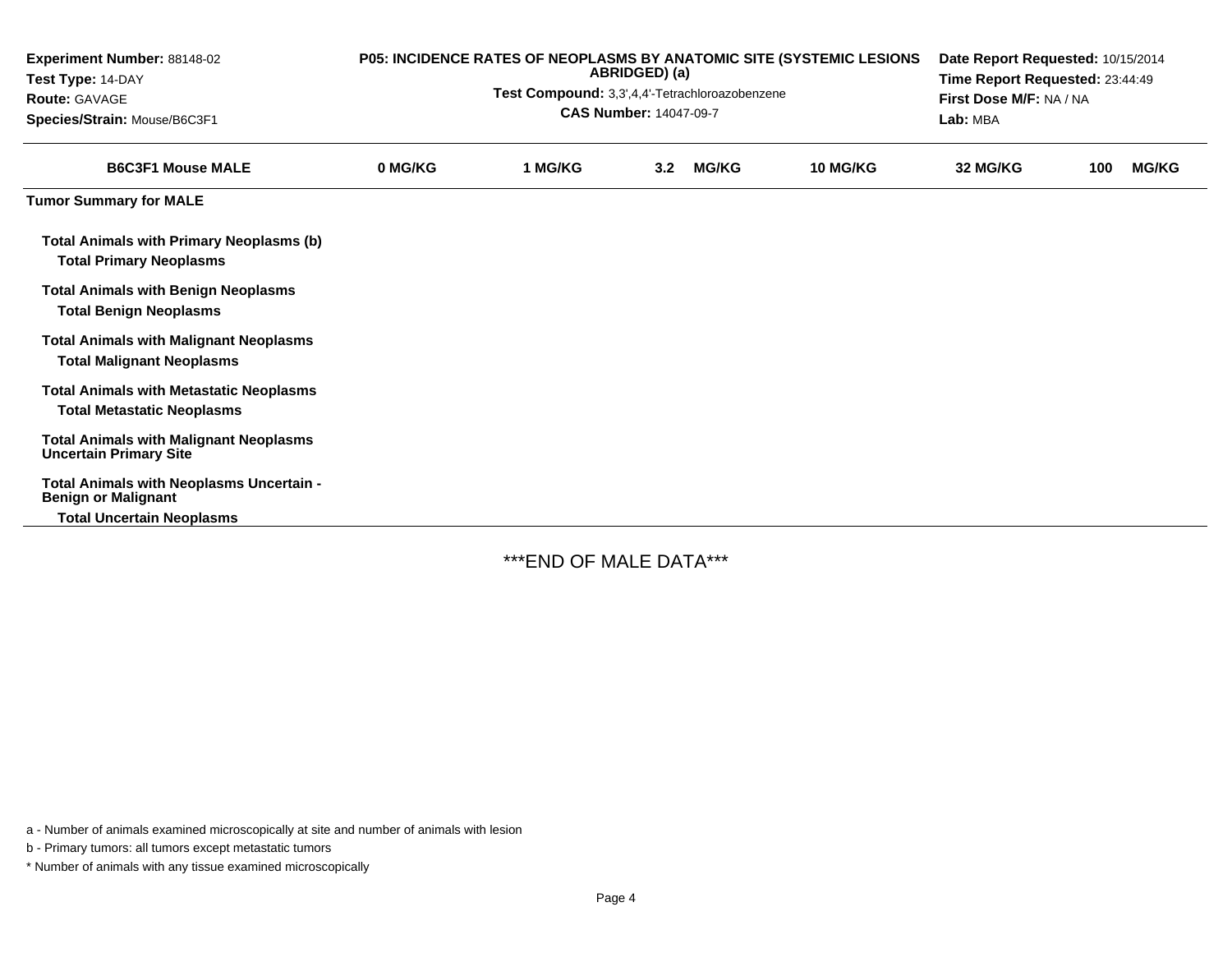| P05: INCIDENCE RATES OF NEOPLASMS BY ANATOMIC SITE (SYSTEMIC LESIONS | Date Report Requested: 10/15/2014<br>Time Report Requested: 23:44:49 |                                     |                                                     |                                                     |                     |
|----------------------------------------------------------------------|----------------------------------------------------------------------|-------------------------------------|-----------------------------------------------------|-----------------------------------------------------|---------------------|
|                                                                      |                                                                      | First Dose M/F: NA / NA<br>Lab: MBA |                                                     |                                                     |                     |
|                                                                      |                                                                      |                                     |                                                     |                                                     |                     |
| 0 MG/KG                                                              | 1 MG/KG                                                              | <b>MG/KG</b><br>3.2                 | <b>10 MG/KG</b>                                     | 32 MG/KG                                            | <b>MG/KG</b><br>100 |
|                                                                      |                                                                      |                                     |                                                     |                                                     |                     |
| 5                                                                    | ${\bf 5}$                                                            | ${\bf 5}$                           | $5\phantom{1}$                                      | 5                                                   | 5                   |
|                                                                      |                                                                      |                                     |                                                     |                                                     |                     |
|                                                                      |                                                                      |                                     |                                                     |                                                     | 5                   |
|                                                                      |                                                                      |                                     |                                                     |                                                     | 5                   |
|                                                                      |                                                                      |                                     |                                                     |                                                     |                     |
| (5)                                                                  | (0)                                                                  | (0)                                 | (0)                                                 | (0)                                                 | (5)                 |
| (5)                                                                  | (0)                                                                  | (0)                                 | (0)                                                 | (0)                                                 | (5)                 |
| (5)                                                                  | (0)                                                                  | (0)                                 | (0)                                                 | (0)                                                 | (5)                 |
| (5)                                                                  | (0)                                                                  | (0)                                 | (0)                                                 | (0)                                                 | (5)                 |
|                                                                      |                                                                      |                                     |                                                     |                                                     |                     |
|                                                                      |                                                                      |                                     |                                                     |                                                     |                     |
|                                                                      |                                                                      |                                     |                                                     |                                                     |                     |
|                                                                      |                                                                      |                                     |                                                     |                                                     |                     |
|                                                                      |                                                                      |                                     |                                                     |                                                     |                     |
| (5)                                                                  | (0)                                                                  | (0)                                 | (0)                                                 | (0)                                                 | (5)                 |
| (5)                                                                  | (0)                                                                  | (0)                                 | (0)                                                 | (5)                                                 | (5)                 |
| (5)                                                                  | (0)                                                                  | (0)                                 | (0)                                                 | (5)                                                 | (5)                 |
|                                                                      | 5<br>5                                                               | 5                                   | ABRIDGED) (a)<br><b>CAS Number: 14047-09-7</b><br>5 | Test Compound: 3,3',4,4'-Tetrachloroazobenzene<br>5 | 5<br>5              |

## INTEGUMENTARY SYSTEM

None

a - Number of animals examined microscopically at site and number of animals with lesion

b - Primary tumors: all tumors except metastatic tumors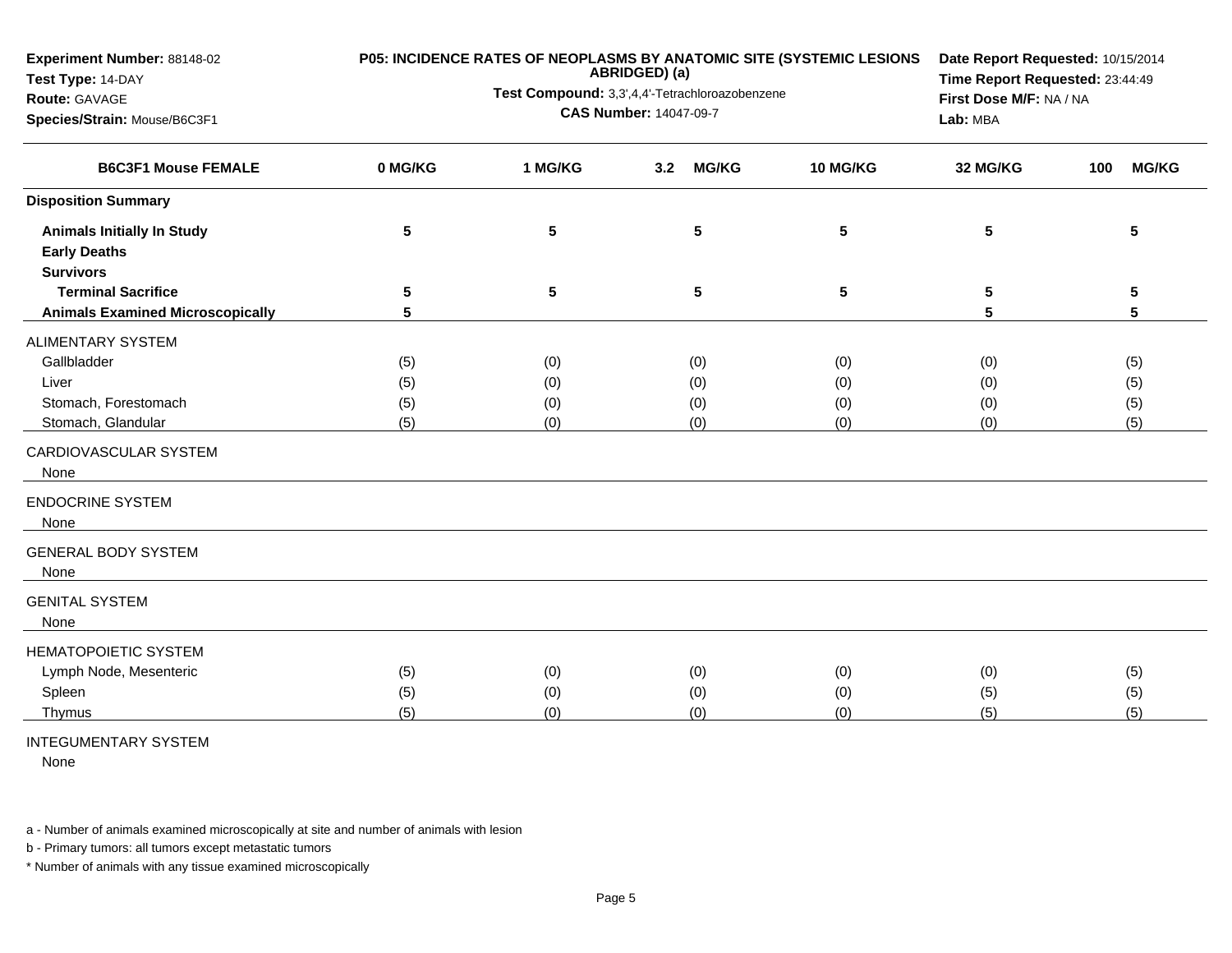| Experiment Number: 88148-02<br>Test Type: 14-DAY<br><b>Route: GAVAGE</b><br>Species/Strain: Mouse/B6C3F1 | P05: INCIDENCE RATES OF NEOPLASMS BY ANATOMIC SITE (SYSTEMIC LESIONS | Date Report Requested: 10/15/2014<br>Time Report Requested: 23:44:49<br>First Dose M/F: NA / NA<br>Lab: MBA |                     |          |          |                     |
|----------------------------------------------------------------------------------------------------------|----------------------------------------------------------------------|-------------------------------------------------------------------------------------------------------------|---------------------|----------|----------|---------------------|
| <b>B6C3F1 Mouse FEMALE</b>                                                                               | 0 MG/KG                                                              | 1 MG/KG                                                                                                     | <b>MG/KG</b><br>3.2 | 10 MG/KG | 32 MG/KG | <b>MG/KG</b><br>100 |
| MUSCULOSKELETAL SYSTEM<br>None                                                                           |                                                                      |                                                                                                             |                     |          |          |                     |
| NERVOUS SYSTEM<br>None                                                                                   |                                                                      |                                                                                                             |                     |          |          |                     |
| <b>RESPIRATORY SYSTEM</b><br>None                                                                        |                                                                      |                                                                                                             |                     |          |          |                     |
| SPECIAL SENSES SYSTEM<br>None                                                                            |                                                                      |                                                                                                             |                     |          |          |                     |
| URINARY SYSTEM<br>Kidney                                                                                 | (5)                                                                  | (0)                                                                                                         | (0)                 | (0)      | (0)      | (5)                 |

a - Number of animals examined microscopically at site and number of animals with lesion

b - Primary tumors: all tumors except metastatic tumors